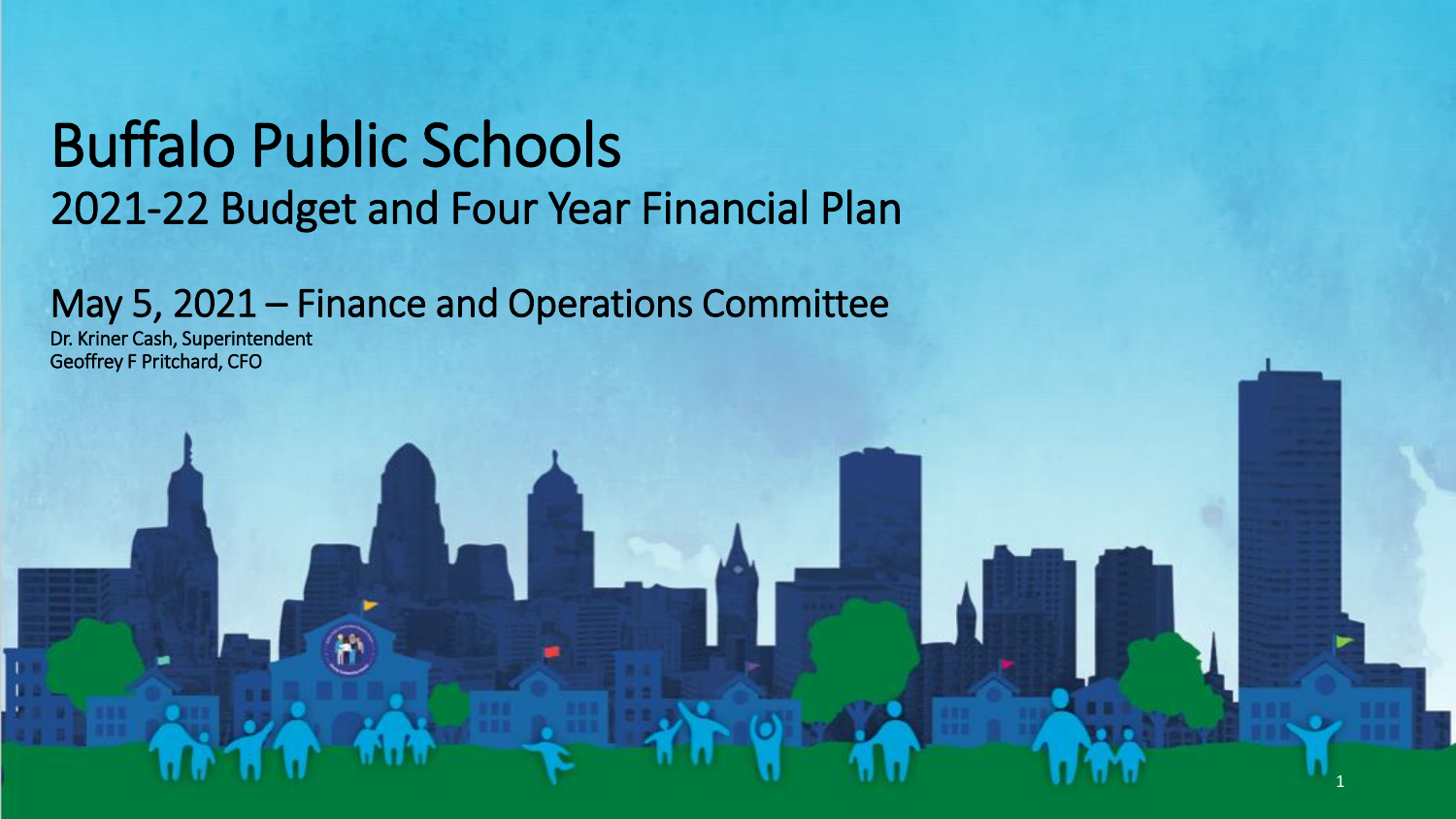#### 2021-22 to 2024-25 Four Year Financial Plan

| <b>General Fund Summary</b>                           | <b>Four Year Financial Plan</b> |           |         |         |         |         |
|-------------------------------------------------------|---------------------------------|-----------|---------|---------|---------|---------|
|                                                       | 2020-21                         | 2020-21   |         |         |         |         |
|                                                       | Adopted                         | Projected | 2021-22 |         |         |         |
|                                                       | <b>Budget</b>                   | Actual    | Budget* | 2022-23 | 2023-24 | 2024-25 |
| Revenues                                              | 904.7                           | 902.3     | 943.5   | 997.8   | 1,021.7 | 1,014.7 |
| Expenditures                                          | 954.7                           | 883.2     | 972.5   | 991.3   | 1,001.8 | 1,013.9 |
| (Use of Fund Balance)/Surplus                         | (50.0)                          | 19.1      | (29.0)  | 6.5     | 19.9    | 0.9     |
|                                                       |                                 |           |         |         |         |         |
|                                                       |                                 |           |         |         |         |         |
| <b>State Aid</b>                                      | 738.0                           | 737.1     | 810.2   | 863.7   | 886.6   | 878.8   |
| (Decrease)/Increase from PY Budget                    | (46.4)                          | (0.9)     | 72.2    | 53.5    | 23.0    | (7.8)   |
|                                                       |                                 |           |         |         |         |         |
| * Projected deficit in February 2021 was \$94 million |                                 |           |         |         |         |         |

2

(dollars in millions)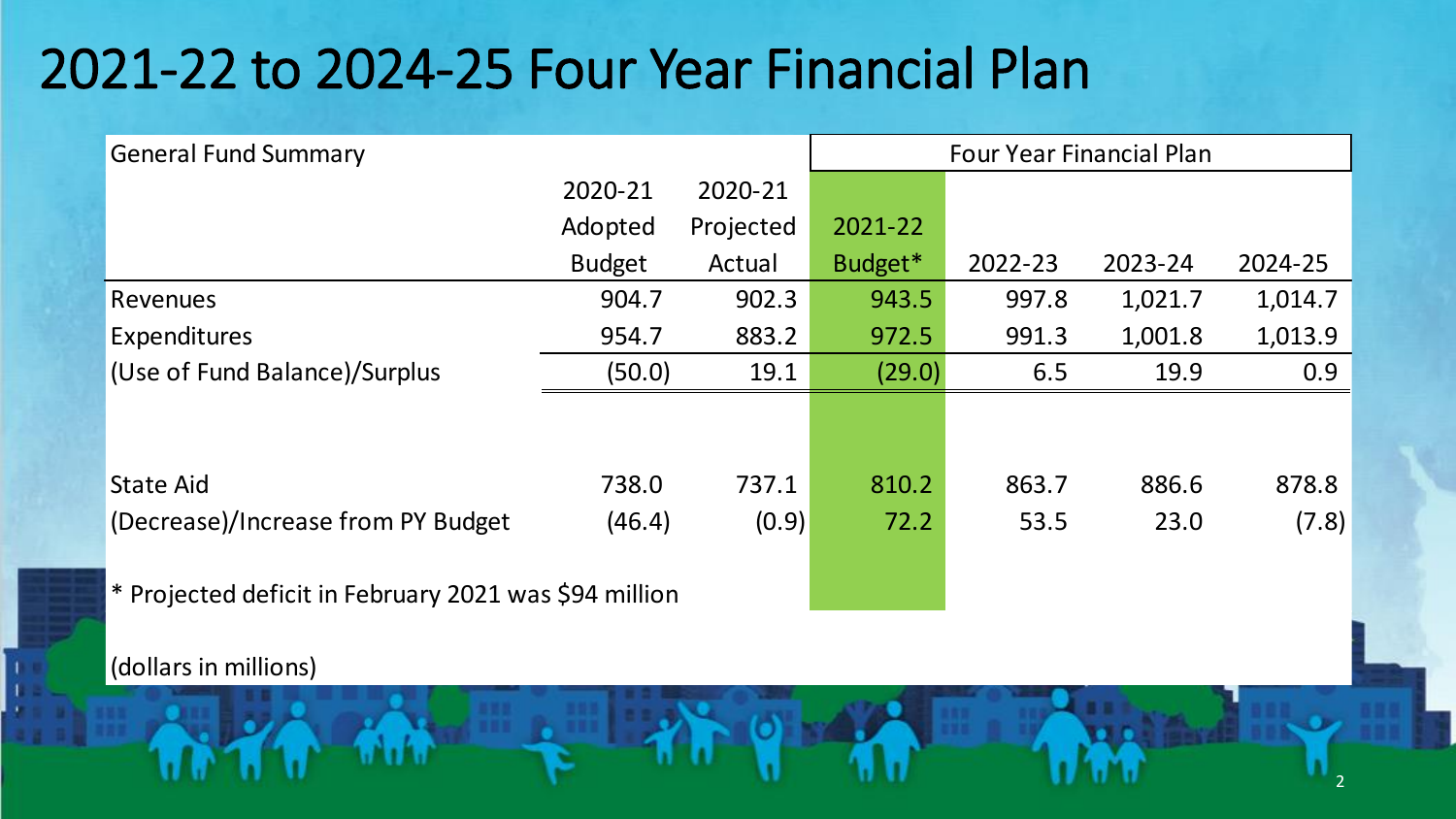# 2021-22 to 2024-25 Four Yr. Financial Plan - Federal Aid

- Foundation Aid Increase in 2021-22, plus full phase-in from 2022-23 to 2023-24 provide for a structurally balanced Four Year Financial Plan
- Federal Stimulus Aid under the CRRSA Act (December 2021) and ARP Act (March 2021) will be recorded in the Grants Fund and will NOT be part of the general fund projections in the Four Year Financial Plan

| Federal Stimulus Aid Summary - years of funding availability are highlighted, with funds placed in fiscal year of receipt of award |           |  |      |       |  |  |  |                                                                                      |                       |
|------------------------------------------------------------------------------------------------------------------------------------|-----------|--|------|-------|--|--|--|--------------------------------------------------------------------------------------|-----------------------|
|                                                                                                                                    |           |  |      |       |  |  |  | start date   2019-20   2020-21   2021-22   2022-23   2023-24   2024-25   grand total | end date              |
| <b>CARES - ESSER and GEER</b>                                                                                                      | 3/13/2020 |  | 29.7 |       |  |  |  | 29.7                                                                                 | 9/30/2022             |
| <b>Erie County CARES subgrant</b>                                                                                                  | 3/13/2020 |  | 4.4  |       |  |  |  |                                                                                      | $4.4 \mid 12/31/2020$ |
| <b>CRRSA - ESSER II</b>                                                                                                            | 3/13/2020 |  |      | 89.1  |  |  |  | 89.1                                                                                 | 9/30/2023             |
| <b>ARP - ESSER III</b>                                                                                                             | 3/13/2020 |  |      | 200.1 |  |  |  | 200.1                                                                                | 9/30/2024             |
|                                                                                                                                    |           |  | 34.1 | 289.2 |  |  |  | 323.3                                                                                |                       |

dollars in millions

• CRRSA/ARP supplemental Federal Stimulus Aid is in planning process now

3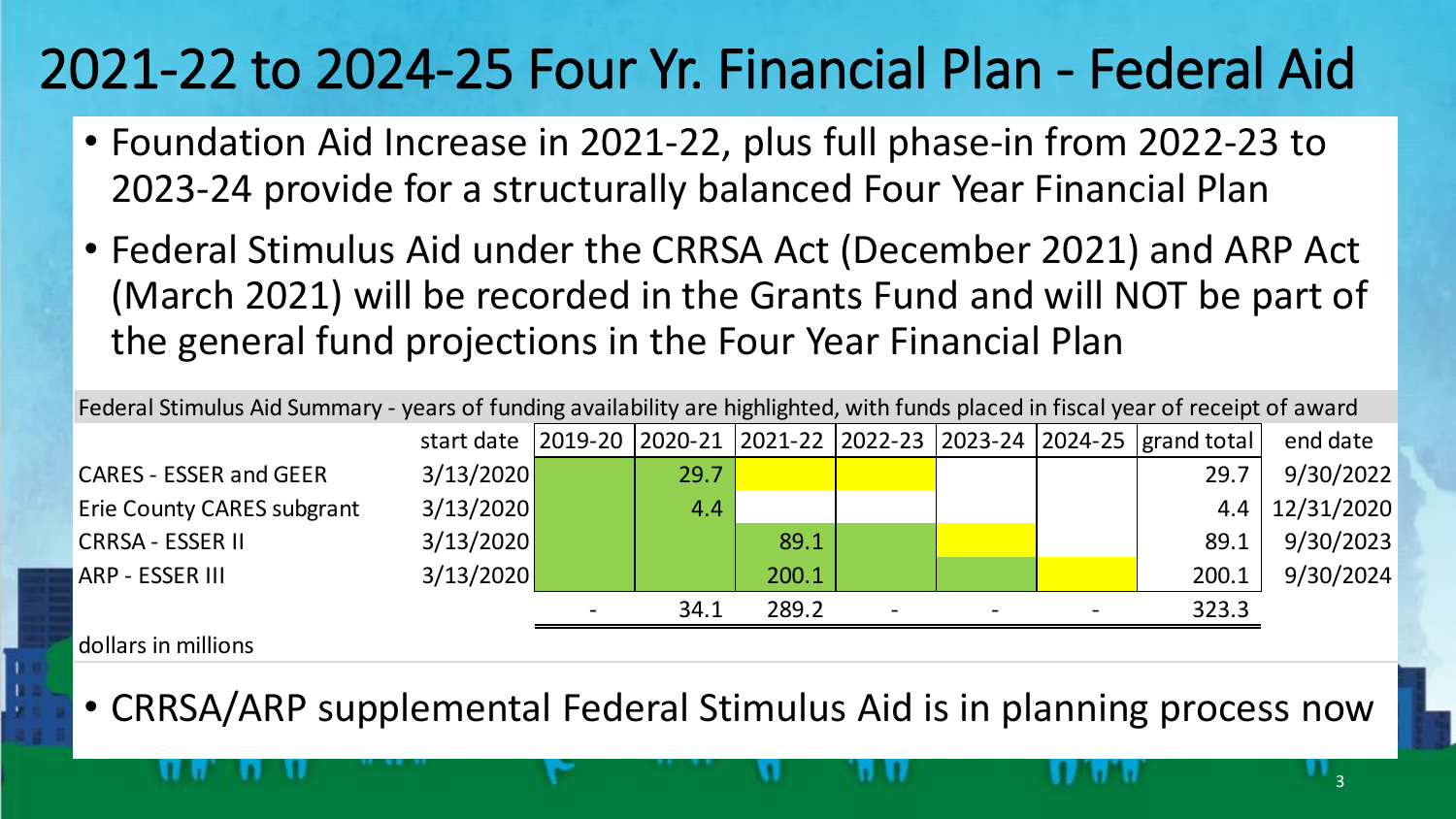## 2021-22 Draft General Fund Budget – Key Assumptions

- State Aid increases
- Maintenance of effort
- Some departmental details not allocated
- 2020-21 to 2021-22 Changes
	- Charter school tuition down \$2.4 million
		- Two charter schools budgeted to close saving \$12.6 million from what would have been a \$15.0 million increase in charter tuition

4

- Added \$3.5 million school based budget School 68 excluding centrally allocated costs
- Added \$6.5 million in contingency
- $\ge$ \$3.0 million EMERG set-aside Covid-19 related
- $\ge$ \$7.0 million reduction in health insurance based on recent trends ▶ \$3.3 million reduction in debt service
- Federal Stimulus Aid not included in General Fund Budget
- School Budgets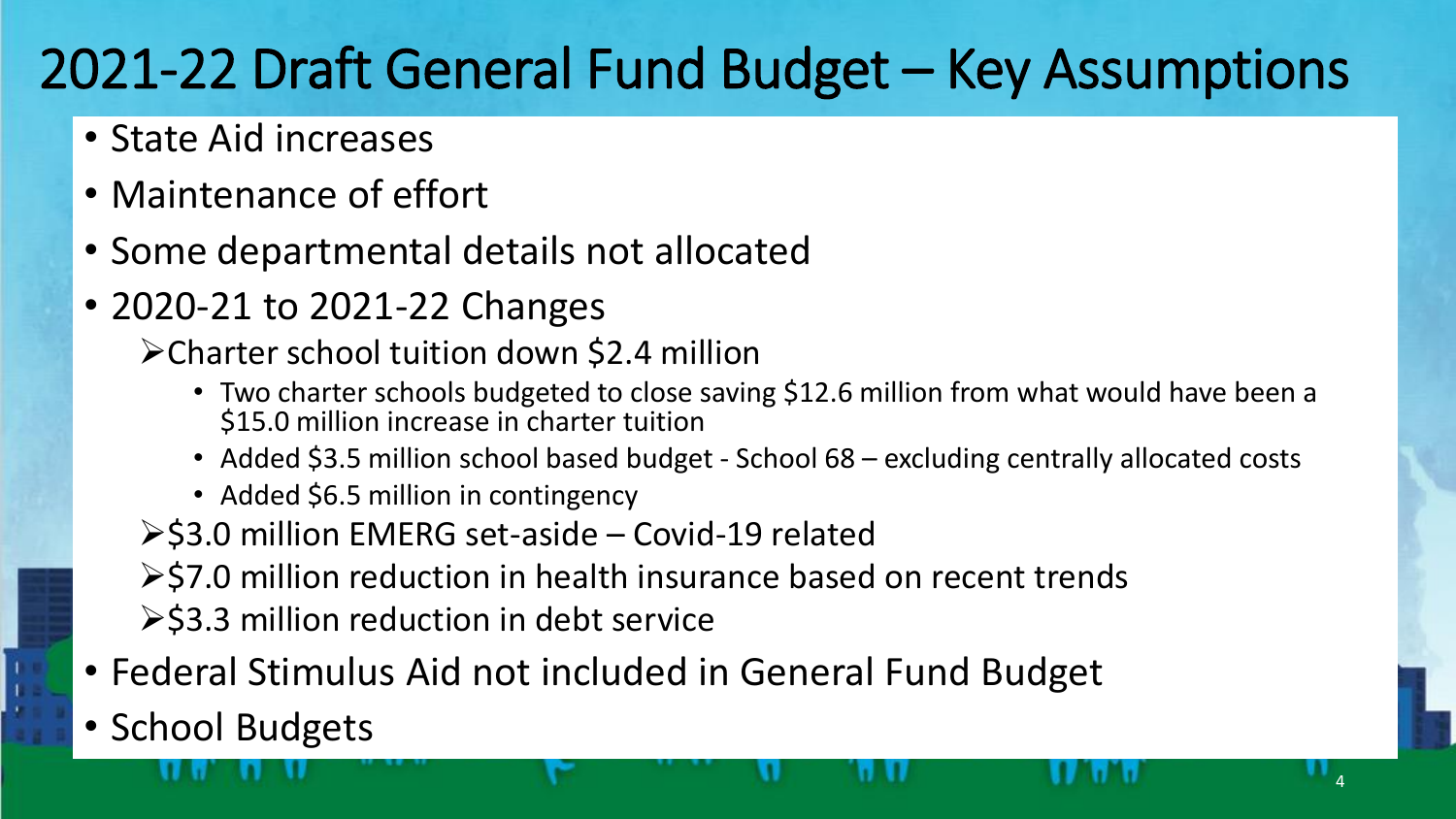#### 2021-22 Draft Budget and Historical Trends



<sup>5</sup>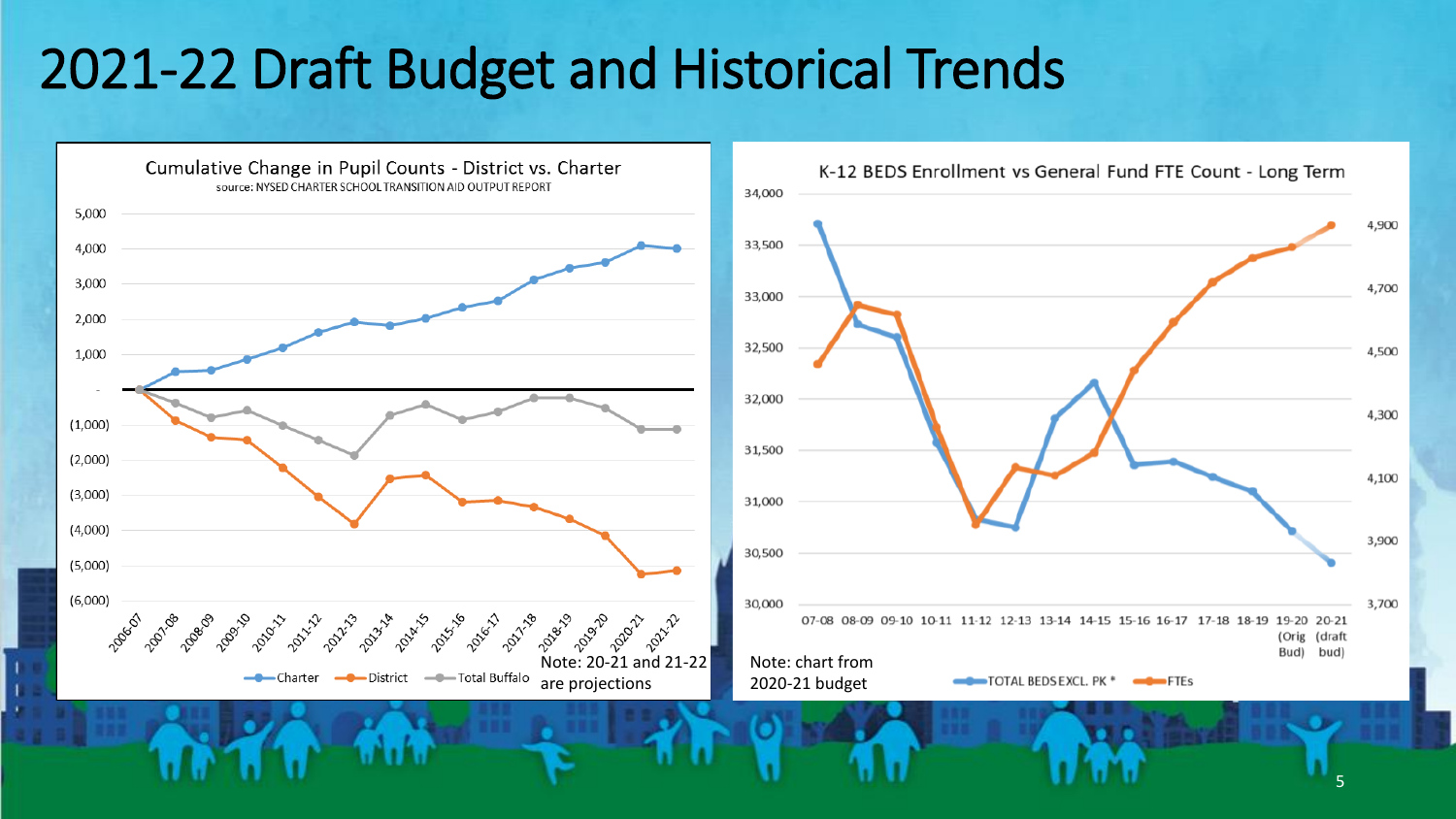## 2021-22 Draft General Fund Budget

|                                     |                          | $20 - 21$     | $20 - 21$             | $21 - 22$             |                 | Change               |               | Change               |            |
|-------------------------------------|--------------------------|---------------|-----------------------|-----------------------|-----------------|----------------------|---------------|----------------------|------------|
|                                     | $19 - 20$                | Original      | Projected             | Proposed              | Percent         | from Proj.           | Percent       | from orig-           | Percent    |
| (in millions)                       | Actual                   | <b>Budget</b> | Actual-Q3 Budget      |                       | of Budget 20-21 |                      | <b>Change</b> | $\ln 20-21$          | Change     |
| <b>Revenues:</b>                    |                          |               |                       |                       |                 |                      |               |                      |            |
| <b>State Foundation Aid</b>         | 544.2                    | 544.2         | 544.2                 | 587.5                 | 60.4%           | 43.3                 | 8.0%          | 43.3                 | 8.0%       |
| <b>State Pandemic Adjustment</b>    | $\overline{\phantom{a}}$ | (29.6)        | (29.7)                | $\blacksquare$        | 0.0%            | 29.7                 | $-100.0\%$    | 29.6                 | $-100.0\%$ |
| <b>State Building Aid</b>           | 118.0                    | 116.5         | 118.2                 | 117.6                 | 12.1%           | (0.6)                | $-0.5%$       | 1.1                  | 0.9%       |
| <b>State Other Formula Aid</b>      | 98.8                     | 90.6          | 87.4                  | 88.1                  | 9.1%            | 0.7                  | 0.8%          | (2.5)                | $-2.8%$    |
| <b>State Charter School Related</b> | 18.3                     | 16.3          | 17.0                  | 17.0                  | 1.7%            |                      | 0.0%          | 0.7                  | 4.3%       |
| <b>Subtotal State Aid</b>           | \$<br>779.3              | 738.0<br>\$   | 737.1<br>\$.          | $\mathsf{S}$<br>810.2 | $83.3\%$ \$     | 73.1                 | $9.9\%$ \$    | 72.2                 | 9.8%       |
| <b>City Property Tax</b>            | 70.8                     | 70.8          | 70.8                  | 70.8                  | $7.3\%$         | (0.0)                | 0.0%          | $\sim$               | 0.0%       |
| <b>County Sales Tax</b>             | 48.5                     | 44.0          | 48.5                  | 48.0                  | 4.9%            | (0.5)                | $-1.0%$       | 4.0                  | 9.1%       |
| <b>Federal Disaster Relief</b>      | $\overline{\phantom{0}}$ | 29.6          | 29.6                  | $\blacksquare$        | 0.0%            | (29.6)               | $-100.0\%$    | (29.6)               | $-100.0\%$ |
| <b>Other Revenues</b>               | 14.9                     | 22.3          | 16.3                  | 14.5                  | 1.5%            | (1.8)                | $-11.0%$      | (7.8)                | $-35.0%$   |
| <b>Subtotal Revenues</b>            | \$<br>913.5              | \$<br>904.7   | $\mathsf{S}$<br>902.3 | \$.<br>943.5          | $97.0\%$        | $\mathsf{S}$<br>41.2 | 4.6%          | $\mathsf{S}$<br>38.8 | 4.3%       |
| Use of Reserves                     |                          | 50.0          | ٠                     | 29.0                  | $3.0\%$         | 29.0                 | #DIV/0!       | (21.0)               | $-42.0%$   |
| <b>Total Revenues and Fund Bal.</b> | $\mathsf{S}$<br>913.5    | \$<br>954.7   | \$.<br>902.3          | 972.5<br>\$           | $100.0\%$ \$    | 70.2                 | $7.8\%$ \$    | 17.8                 | 1.9%       |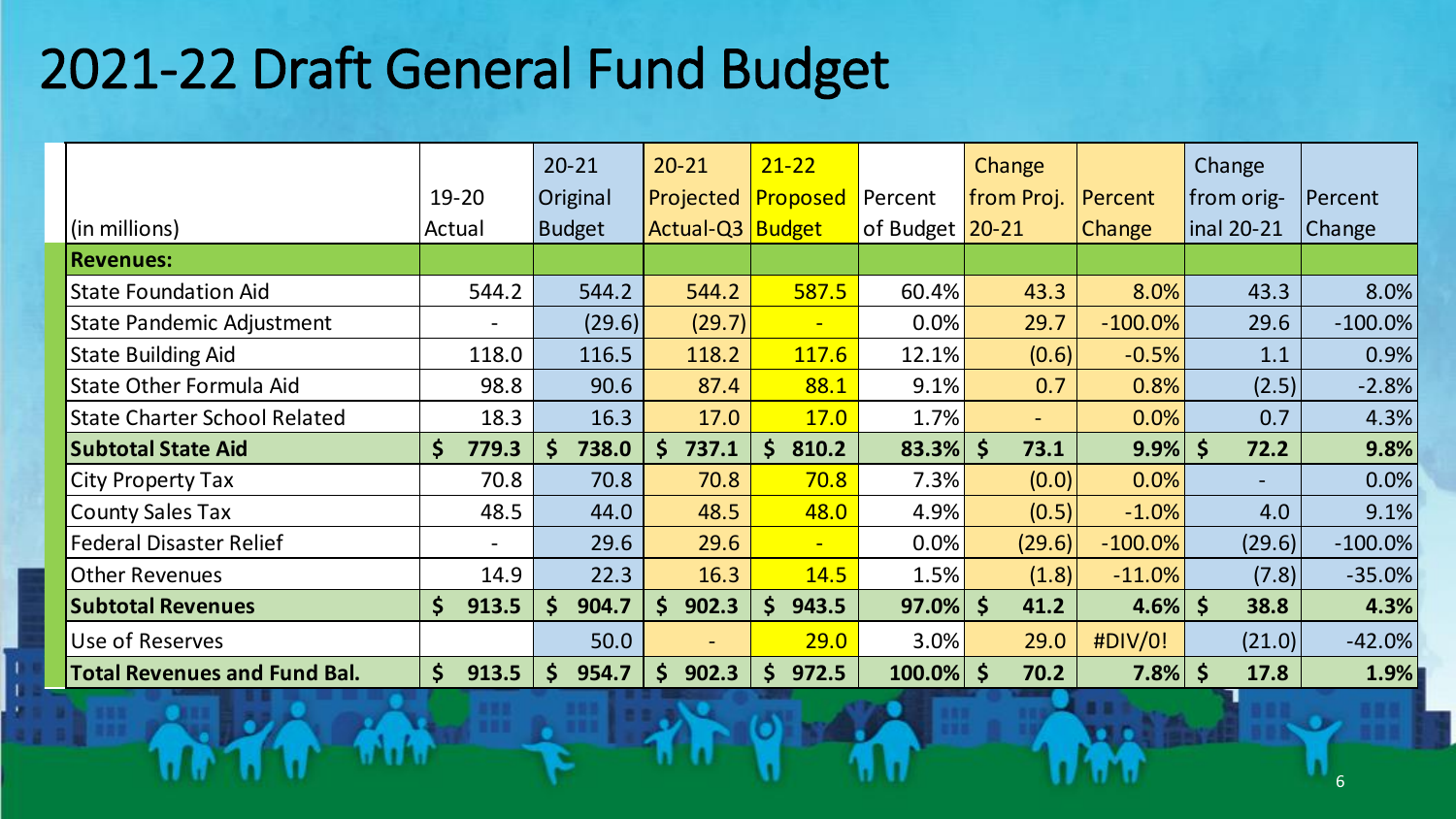# 2021-22 Draft General Fund Budget

|                                  |                       | $20 - 21$             | $20 - 21$             | $21 - 22$             |                   | Change     |               | Change          |               |
|----------------------------------|-----------------------|-----------------------|-----------------------|-----------------------|-------------------|------------|---------------|-----------------|---------------|
|                                  | $19 - 20$             | Original              | Projected             | Proposed              | Percent           | from Proj. | Percent       | from orig-      | Percent       |
| $\vert$ (in millions)            | Actual                | Budget                | Actual-Q3 Budget      |                       | of Budget $20-21$ |            | <b>Change</b> | $\ln 20-21$     | <b>Change</b> |
| <b>Expenditures:</b>             |                       |                       |                       |                       |                   |            |               |                 |               |
| Compensation                     | \$<br>309.6           | \$<br>327.7           | \$<br>309.5           | 337.7<br>\$           | <b>34.7%</b>      | \$<br>28.2 | 9.1%          | $\zeta$<br>10.0 | 3.1%          |
| <b>Pension Contributions</b>     | 26.4                  | 31.9                  | 30.1                  | 34.0                  | 3.5%              | 3.9        | 13.0%         | 2.1             | 6.6%          |
| <b>Employee Health Insurance</b> | 53.9                  | 66.3                  | 59.5                  | 62.3                  | 6.4%              | 2.8        | 4.7%          | (4.0)           | $-6.0\%$      |
| <b>Retiree Health Insurance</b>  | 50.9                  | 59.1                  | 54.6                  | 56.1                  | 5.8%              | 1.5        | 2.7%          | (3.0)           | $-5.1\%$      |
| <b>Other Employee Benefits</b>   | 40.2                  | 44.3                  | 41.7                  | 44.5                  | 4.6%              | 2.8        | 6.8%          | 0.2             | 0.5%          |
| Transportation                   | 33.4                  | 58.4                  | 29.2                  | 61.1                  | 6.3%              | 31.9       | 109.4%        | 2.7             | 4.7%          |
| Tuition Agency and Other         | 34.2                  | 34.6                  | 34.6                  | 35.6                  | 3.7%              | 1.0        | 2.9%          | 1.0             | 2.9%          |
| <b>Charter School Tuition</b>    | 130.8                 | 138.1                 | 135.8                 | 135.7                 | 13.9%             | (0.1)      | $-0.1%$       | (2.4)           | $-1.8%$       |
| <b>Debt Service</b>              | 114.9                 | 112.3                 | 112.3                 | 109.0                 | 11.2%             | (3.3)      | $-3.0\%$      | (3.3)           | $-3.0\%$      |
| All Other Expenses               | 76.9                  | 82.0                  | 75.9                  | 96.5                  | 9.9%              | 20.6       | 27.1%         | 14.5            | 17.7%         |
| <b>Total Expenditures</b>        | $\mathsf{S}$<br>871.2 | 954.7<br>$\mathsf{S}$ | 883.2<br>$\mathsf{S}$ | 972.5<br>$\mathsf{S}$ | $100.0\%$ \$      | 89.3       | $10.1\%$ \$   | 17.8            | 1.9%          |

7